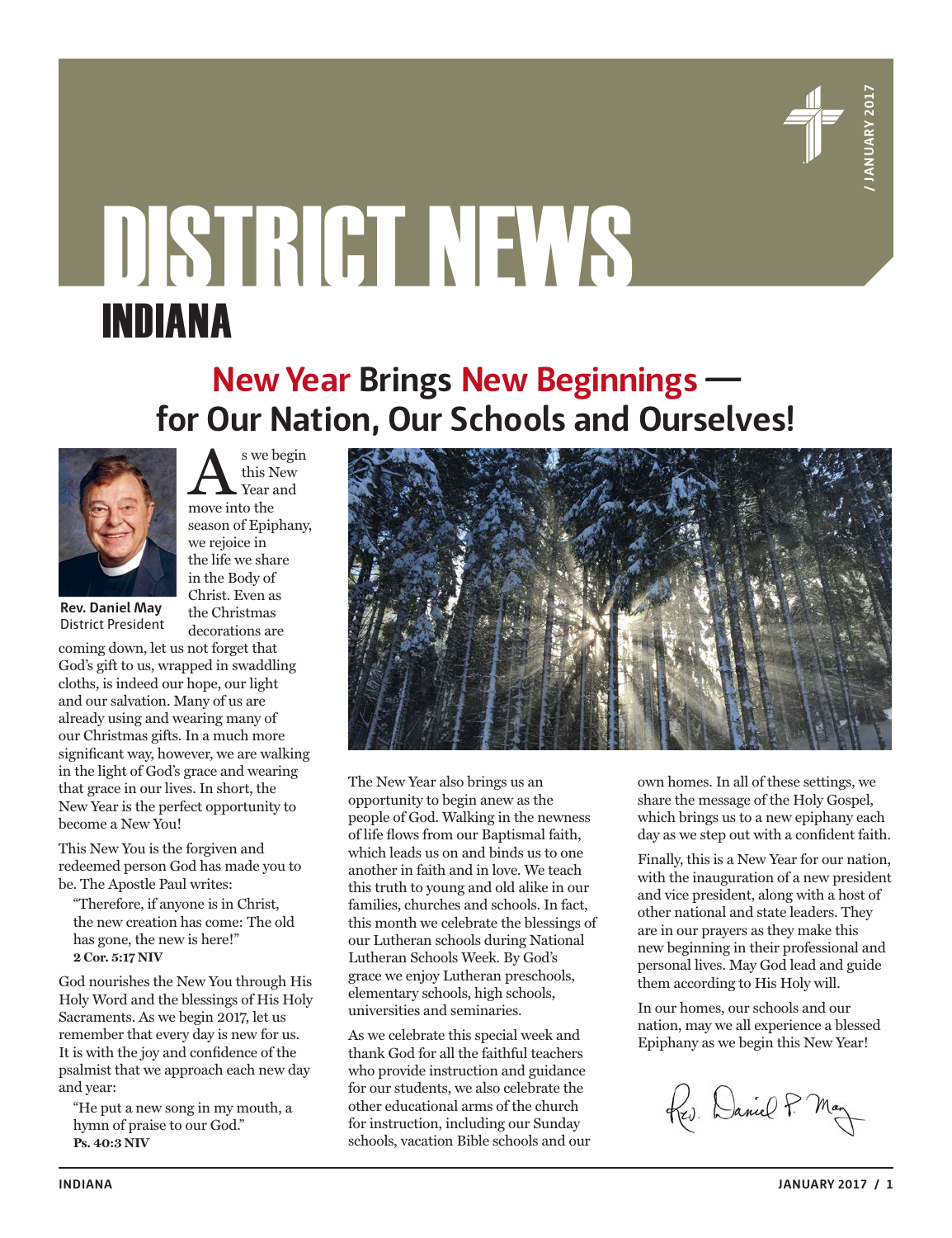## **The Witness of the Cross**

*By Rev. Robert Schneider, Our Saviour Lutheran Church, Evansville*



*"A voice was heard in Ramah, weeping and loud lamentation, Rachel weeping for her children; she refused to be comforted, because they are no more."* **Matt. 2:18**

S I travel north on I-69 from<br>Evansville, I see a well-kept<br>field next to the highway<br>covered with neat rows of white crosses. Evansville, I see a well-kept field next to the highway These crosses bear witness to the lives of children who have lost their lives sometime between conception and birth. Their lives were cut short because, for one reason or another, they were considered a burden. They are sacrifices to human ignorance and selfishness.

The words from St. Matthew's Gospel speak of another child who was considered a burden. King Herod was burdened in his heart and mind regarding the birth of another King. Fearing for his throne, Herod sought to protect his place of power by abusing that same power. He condemned to death the boys in Bethlehem who were two years old and younger. No white crosses honor the memory of their lives. Only the witness of God's Word reminds us of the deep sadness felt by the families who grieved this great

loss. These children were sacrificed to Herod's ignorance and selfishness.

This year, we will inaugurate our newly elected president. What leadership will he give regarding the issue of life? Will the witness of the crosses and the witness of God's Word be reflected in his leadership? Or will the witness of the Church be curtailed by legislation forcing compliance to political compromise? Such answers remain to be seen, but we must remember there is One whose witness cannot be silenced or ignored, our Savior Jesus Christ. His life, too, was marked by a cross. He also died at an age we would consider too young. Family and friends grieved His death, but thankfully that's not where His story ends. We can all receive comfort in His resurrection.

The death and resurrection of Jesus is also our source of joy and confidence. For Jesus' death on the cross remains the enduring witness to God's eternal

grace and mercy. Painted red with the blood of Jesus, this cross speaks of forgiveness of sins, life and salvation for those who struggle under the weight of sin's guilt. Looking upon this cross, we are humbled to see the cost of redeeming all who are given life in this world, both the child in the womb and all who are born into this world. Looking into the empty tomb of Jesus, we rejoice that death is not our master because we have the Lord of Life at our side in His Word and Sacrament.

In the year ahead, our Lord of Life will give us ample opportunity to give witness to His sacrifice for sin. To this end we were marked with the sign of the cross in Holy Baptism. To this end we received His Spirit in Holy Baptism. To this work we are called. God grant we faithfully proclaim Jesus' life, death and resurrection as the comfort of those who weep and the joy of those Jesus saves. This is the witness of the Cross.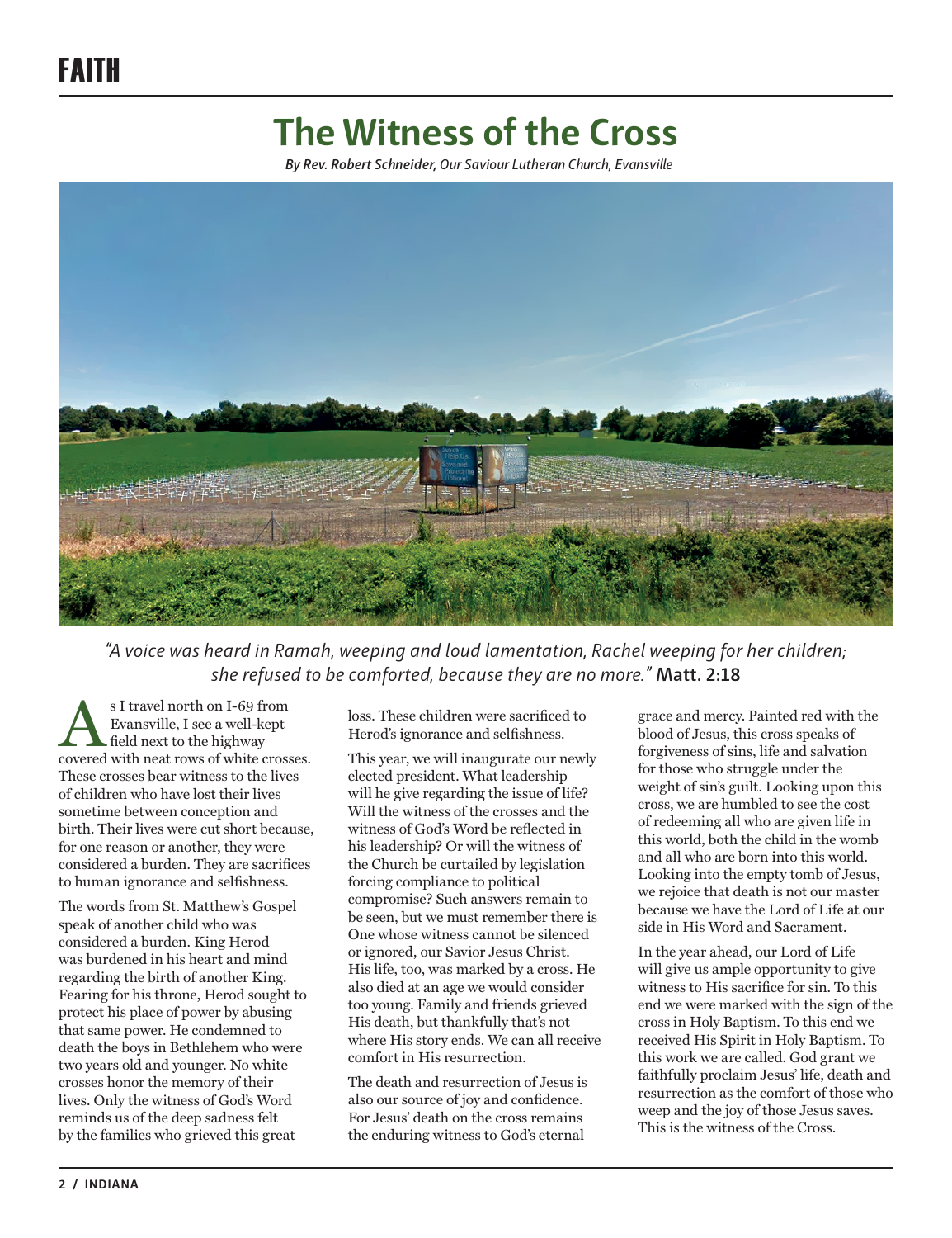## **Early Learning Education — Your Congregation's Porch to the Community**



 $\begin{array}{l} \displaystyle \left\{ \begin{array}{lcl} \text{f your} \\ \text{congreati} \\ \text{supports a} \end{array} \right. \\ \text{early learning} \end{array}$ f your congregation supports an center — or preschool — you have just built a congregational porch to the community.

Why is this so? Early learning

**Dr. Jon Mielke**  Executive Counselor for Christian Education

centers may be your congregation's first point of contact to many families who may or may not be members of your church. By connecting these families with your congregation, these early learning centers also give families an initial contact with their Lord and Savior Jesus Christ.

Directors and teachers of those early learning centers are marvelous "sowers" of God's Word. The Holy Spirit works in the hearts and minds of teachers and children every day in 53 freestanding early learning centers and 44 centers that are connected to one of our Lutheran schools. It is such a privilege and pleasure for me to visit and interact with teachers and children in these early learning centers — or congregational "porches" — throughout the school year!

The Indiana District places a high level of importance on early learning education. An established Early Childhood Cabinet comprised of directors from each of the four regions of the Indiana District and Indiana District Congregational Services Assistant (CSA) serve the district in a variety of ways.

Most recently, the Early Childhood Cabinet wrote and made available an early childhood curriculum for 2-year olds. Meeting at Zion, New Palestine, a few times and finishing up the penning of the curriculum via email, the cabinet conducted a Saturday workshop at Zion to make available hard copies of this curriculum and teach directors

and teachers who provide ministry to 2-year-olds in various locations around the district some additional insights about the curriculum. The Indiana District also has curriculum for 3- and 4-year-olds available at *in.lcms.org*.

In addition to curriculum and other resources, early learning centers are encouraged to obtain "Unlicensed Registry Ministry" status and National Lutheran School Accreditation (NLSA). All of our 44 early learning centers connected with our Lutheran schools have achieved this NLSA distinction. Eleven free-standing centers have as well.

I thank congregations for their support in providing early learning centers and giving to little children this opportunity to learn about Jesus daily.

I also thank the members of the Early Childhood Cabinet for their diligent work and passion to serve Jesus in their respective classrooms, and for their Christian service to churches.

Current members of the Early Childhood Cabinet are :

**Rachel Stults**  *Faith Preschool, Bloomington*

**Angie Singer**  *Zion, New Palestine*

**Cyndy Bishop** *Redeemer, Highland*

**Kathy Frank** *CSA, Indiana District* **Bradtmueller**  *Peace, Fort Wayne*

**Barb** 

**Amy Mews** *Administrative Assistant, Education*

**Dr. Jon Mielke** *Superintendent*

Please keep each of these individuals in your prayers as well as the many early learning centers throughout the Indiana District.

As your early learning center celebrates National Lutheran Schools Week in January, please celebrate with them as a congregation.

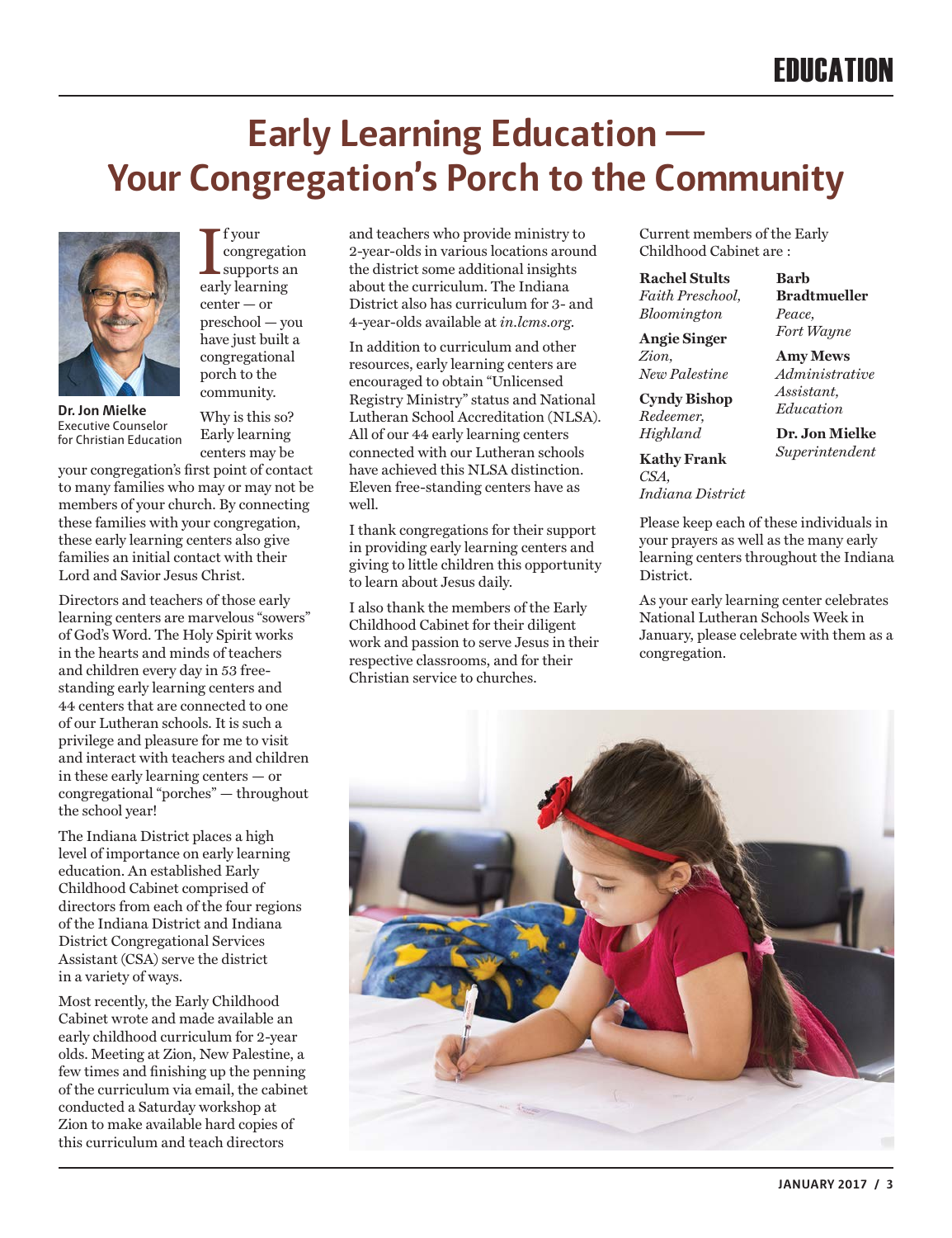## **COMMUNITY**

## **Staying connected…**





**George Denholm**  St. Peter's, Columbus

different. Working for a church presents very unique challenges. Church workers need a place where they can be with others who understand those challenges. Pastors have "winkels." Teachers have faculty meetings, conferences and professional-growth requirements.

Professional<br>are standar<br>operating conferences are standard

operating procedure for most companies, helping employees stay current on a variety of business practices. Congregations shouldn't be any

What about other church workers?

The Indiana District is known in the Synod for supporting and caring for all church workers, including DCEs, DCOs, deaconesses and other "nonpastor, non-teacher" parish workers. Our Indiana District has even employed two part-time Congregation Service Assistants (CSAs), who work with this third group of church workers: Larry Hencye in the north and George Denholm in the south. These CSAs stay in contact with the various workers of the Indiana District, schedule regular "cluster" meetings in several regions of the district and consult with those workers who plan youth events, such as junior high retreats, the Senior High Youth Gathering and the LCMS National Youth Gathering.

One of the great services our Indiana District provides for these auxiliary workers is a schedule of regular growth conferences. For many years, the Indiana District has sponsored a fall retreat using the two Lutheran outdoor camps in the Indiana District. This retreat usually focuses on spiritual growth and personal refreshment, but

always includes time for fellowship and camaraderie. The Indiana District has also traditionally sponsored a spring conference in a hotel setting. This conference usually focuses on professional growth that spans the diverse ministries in which our "DCE types" serve. The Fall 2016 Retreat provided lots of opportunity to worship in song and to reflect on God's action, even in the worst times of our lives. The Spring 2017 Retreat is still in the planning stage, but will focus on some aspect of leadership.

We encourage all pastors to support their DCEs, DCOs, deaconesses, youth workers, worship leaders or other auxiliary workers not in the classroom or pulpit and invite them to participate in these growth opportunities. All "DCE types" should take advantage of this wonderful opportunity to learn and be refreshed while enjoying some great times with others who serve as they do.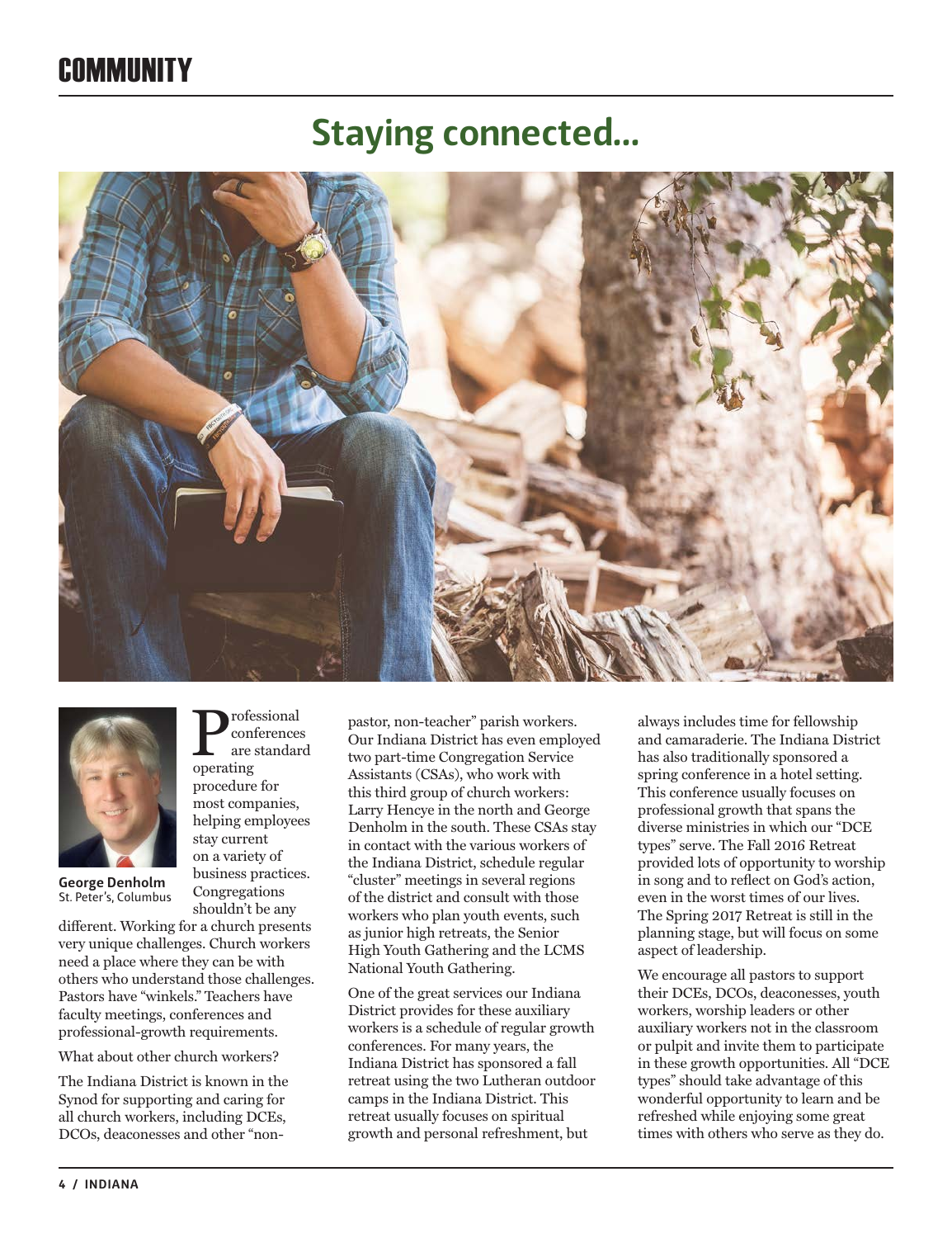## SERVING

## **Here am I, send me! January**

*By Amy Mews, Administrative Assistant, Education*

The Lutheran Church has a need for professional church workers to serve in our congregations and schools. Our 10 Concordia universities across the United States share the common goal of developing Christian leaders for the congregations and schools. Our 10 Concordia universities across the United States and world. The Indiana District is committed to supporting those who choose to serve as Lutheran pastors, teachers, DCEs and other positions with a new Church Worker Grant.

The new Church Worker Grant is awarded to commissioned and ordained workers during their first three years of service to the church. Note that the grant is not automatic; new workers need to apply for it annually by Dec. 31. To qualify for the grant, applicants need to be a member of an Indiana District congregation for three years prior to starting a course of study at a Concordia university or seminary. Following graduation, applicants must receive and accept a call to serve for an LCMS congregation, school or Recognized Service Organization (RSO).

In 2016, we awarded about \$92,000 to 46 applicants; three DCEs, two deaconesses, one director of Parish Music, 17 pastors and 23 teachers. Sixteen of them received the grant for their first year and have two more years of eligibility. The grants are funded annually by the Indiana District Board of Directors, which determines district resources available for this purpose. It's important to note that the church worker grant program is dependent on the continued support we receive from our congregations and members.

If you know college students who are intending to become full-time church workers, please let us know. We would love to remind them to apply for the grant once they are placed into church work. Please visit the Indiana District website at in.lcms.org for more information and to download the application form. Just type "New Church Worker Grants" in the search field. Thank you!

*"Hark the voice of Jesus calling, Who will go and work today? Fields are white and harvests waiting…Here am I, Send me, send me!"* 



# **Prayer List**

#### **Week of Jan. 2**

- Southern District
- › Circuit 10
- › Peace, *Berne*
- › Immanuel, *Decatur*
- › St. John Bingen, *Decatur*
- › St. Paul Preble, *Decatur*
- › St. Peter, *Decatur*
- › Zion, *Decatur*
- › Zion Friedheim, *Decatur*
- › **Mission:** Africian American Asst.
	- First Timothy, Messiah, *Indianapolis*
- › **RSO:** Lutheran Foundation, *Fort Wayne*

#### **Week of Jan. 9**

- › Southern Illinois District
- $\frac{1}{2}$  Circuit 15
- › St. Paul, *Indianapolis*
- › St. Peter, *Indianapolis*
- › First Timothy, *Indianapolis*
- › Mount Olive, *Greenwood*
- › Christ the King, *Mooresville*
- › **Mission:** Global/Local Foreign Missions, Concordia,
- *Fort Wayne* › **RSO:** Lutheran Life Villages, *Fort Wayne and Kendallville*

#### **Week of Jan. 16**

- › Texas District
- › Circuit 21
- › St. John, *Evanston*
- › Our Saviour, *Evansville*
- › Our Redeemer, *Evansville*
- › Trinity, *Henderson*
- › Peace, *Owensboro*
- › Emmanuel, *Tell City*

› **Mission:** Global/Local Immigrant Ministry, Concordia, *Fort Wayne* › **RSO:** Lutheran Military Veterans and Families, *Fort Wayne*

#### **Week of Jan. 23**

- › Wyoming District
- › Circuit 2
- › St. John, *Gary*
- › St. Philip, *Gary*
- › St. Michael, *Hebron*
- › Trinity, *Hobart*
- 
- › Trinity Memorial, *Merrillville*
- › **Mission:** Global/Local Inner City Ministry, Concordia, *Fort Wayne*
- › **RSO:** Lutheran Ministries Media, *Fort Wayne*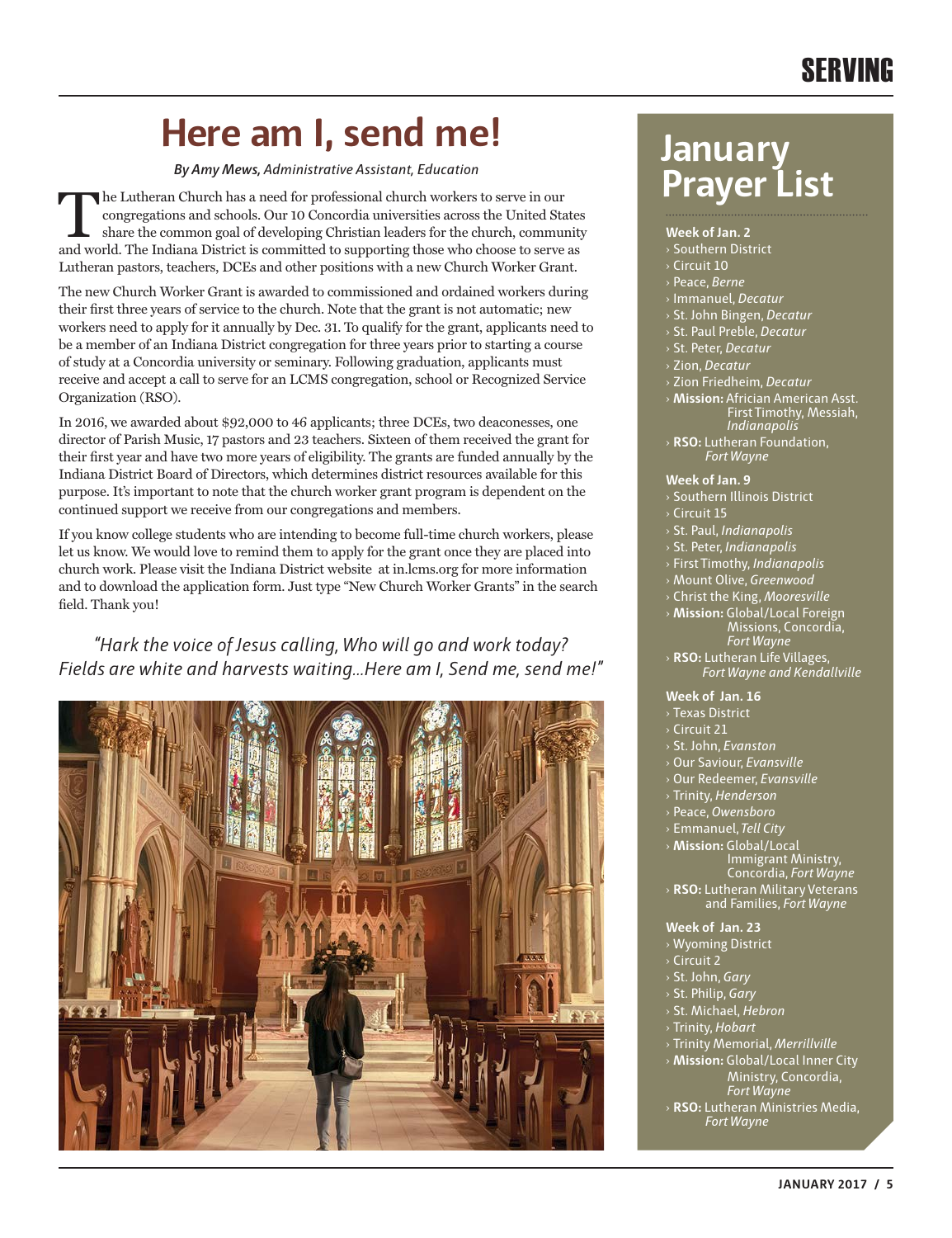## EVENTS & CELEBRATIONS

## **CALENDAR OF EVENTS**

#### **Please add these important dates to your personal calendar as we begin a new year!**

**JANUARY 4-6** LCMS Campus Ministry Conference,

*College Park, Md.*

#### **16**

Lenten Preaching Workshop, *Concordia Theological Seminary*

#### **17-18**

Symposium on Exegetical Theology — "The Spirit of Reformation Exegesis Today," *Concordia Theological Seminary*

#### **18-20**

Symposium on the Lutheran Confessions  $-$  "The 500th Anniversary of the Reformation Continuing the Celebration," *Concordia Theological Seminary*

#### **22-28** National Lutheran Schools Week — "Upon This Rock"

**27-29** LCMS Life Conference, *Arlington, Va.*

#### **FEBRUARY**

**10-12** "Katie Retreat" for pastors' wives, *Inn at DePauw, Greencastle*

#### **MARCH**

**16-19** LCMS Teen Leadership training, *St. Louis, MO*

**17-19** Confirmation Retreat, *Concordia Theological Seminary*

## **January Prayer List**

*(continued from page 5)*

#### **Week of Jan. 30**

- › Atlantic District
- › Circuit 10
- › Emmanuel Soest, *Fort Wayne*
- › St. John, *Monroeville*
- › Bethlehem, *Ossian*
- › New Hope, *Ossian* › Faith, *Roanoke*
- 
- › Prince of Peace, *Hartford City*
- › **Mission:** Gypsies Ministry, Holy Cross, *Fort Wayne*
- › **RSO:** The Lutheran School Partnership, *Fort Wayne*

## **Share Your News!**

Do you have exciting news you'd like to see published in the Indiana District *Lutheran Witness*? We'd love to share your news and see photos of what's happening in our district! Be sure to send in your submissions, especially if you enjoy writing or taking photos at church events.

#### **The deadline for the March issue of The Lutheran Witness is Jan. 10.**

Your stories and photos are welcomed and most appreciated.

Please send all submissions to Jan Koenig at: **jan.koenig@in.lcms.org** 

or by postal mail to: **Lutheran Witness Editor Indiana District LCMS 1145 South Barr St. Fort Wayne, IN 46802** 

Please remember that photos sent electronically should be in high resolution, with a minimum of 300 dpi.

## **St. Paul has new shepherd**



The Rev. Raymond Salemink was installed as the new pastor of St. Paul Lutheran Church (Woodland), Mishawaka, on Oct. 9. Participating in the installation were, from left (front row) the Revs. Joel Zipay, Michael Barnes, Salemink, Daniel May (Indiana District president), Galen Drawbaugh; (back row) Karl Brenner, Roger Rohde, Daniel Streufert, Steven Latzke and Gregory Fiechtner.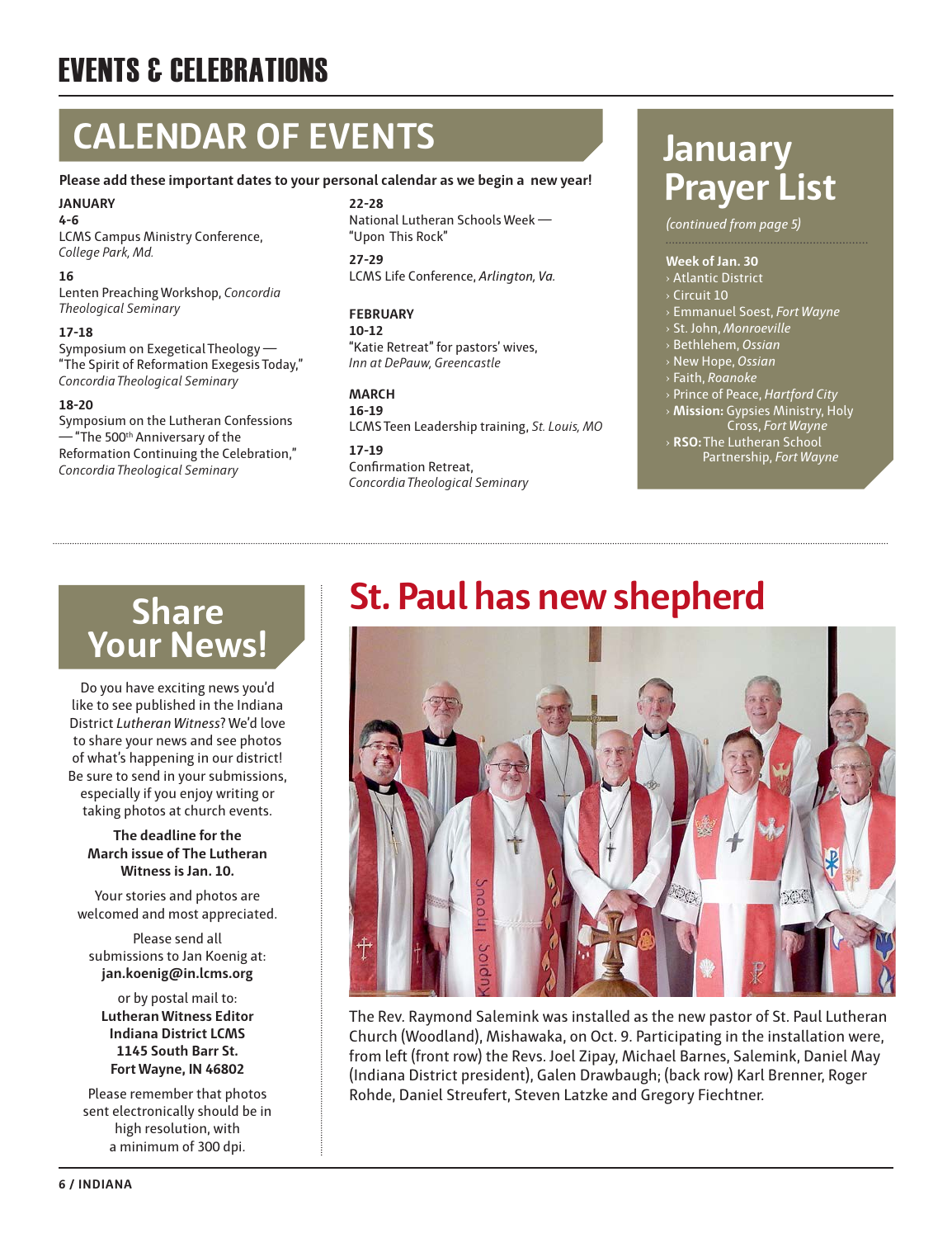## **JANUARY ANNIVERSARIES**



#### JAN. 1

Mr. and Mrs. Will Doehrman, 62 Holy Cross, Fort Wayne Mr. and Mrs. Bob Nehrt, 62 St. Peter's, Brownstown

#### JAN. 2

Mr. and Mrs. Edward Hession, 52 St. James, Lafayette

JAN. 5

Mr. and Mrs. Richard Rodenbeck, 62, Holy Cross, Fort Wayne

#### JAN. 6

Mr. and Mrs. Jesse Kovener, 65 Immanuel, Seymour

JAN. 7 Mr. and Mrs. Ed Drochner, 60 Calvary, Plymouth

JAN. 9 Mr. and Mrs. Paul Miller, 63 Zion, Decatur Mr. and Mrs. Henry Nieman, 52

Immanuel, Seymour

#### **JAN 11**

Mr. and Mrs. Don Hartig, 64 Our Redeemer, Evansville Mr. and Mrs. Gary Davis, 58 St. John, Indianapolis

#### **JAN 12**

Mr. and Mrs. Gene Woodard, 60 Immanuel, Seymour

JAN. 15 Mr. and Mrs. Benjamin Wheeler, 51 Immanuel, Seymour

#### JAN. 16

Mr. and Mrs. Melvin Hancock, 57 St. John, Lanesville Mr. and Mrs. Robert Hoffman, 57 Zion, Decatur

#### JAN. 17

Mr. and Mrs. John Moore, 57 Immanuel, Seymour **JAN 18** Mr. and Mrs. Francis Zollman, 69 St. John, Lanesville Mr. and Mrs. Gay Cooley, 53 St. Paul's, Evansville Mr. and Mrs. Jerry Hall, 59

Immanuel, Seymour **JAN 21** Mr. and Mrs. John Watkins, 57

Cornerstone, Carmel

JAN. 21 Mr. and Mrs. LeRoy Elwood, 50 Our Redeemer, Evansville Mr. and Mrs. Gwin Kahl, 50

#### Grace, New Albany JAN. 24 Mr. and Mrs. Joseph Hiser, 64

St. John, Lanesville

JAN. 25

Mr. and Mrs. Paul Christiansen, 68 Calvary, Plymouth Mr. and Mrs. Frank Zoll, 64 Heritage, Valparaiso Mr. and Mrs. Don Lantz, 59 Holy Cross, Fort Wayne Mr. and Mrs. Don Schuppert, 59 Grace, New Albany

#### Mr. and Mrs. Ken Carrier, 58 Epiphany, Westfield Mr. and Mrs. John Willenbrock, 54 Cornerstone, Carmel **JAN 28** Mr. and Mrs. Thomas Kalbarer, 67 Trinity, Hobart Mr. and Mrs. Ralph Spurgeon, 66 St. Peter's, Brownstown **JAN 29** Mr. and Mrs. Walter Kukelhan, 68 Zion, Decatur Mr. and Mrs. Jerry Osterman, 51 Zion, Seymour

Mr. and Mrs. Dale Siefker, 51 Immanuel, Seymour

#### JAN. 30

JAN. 27

Mr. and Mrs. Phillip DeBolt, 58 St. John Bingen, Decatur Mr. and Mrs. Robert Minich, 57 Trinity, Hobart Mr. and Mrs. David Brooks, 52

Immanuel, Seymour JAN. 31

Mr. and Mrs. Wallace Prentice, 64 Immanuel, Avilla Mr. and Mrs. Russell Griswold Sr., 59, St. James, Lafayette

## **JANUARY BIRTHDAYS**

JAN. 1 Lorene Thune, 91

Cornerstone, Carmel JAN. 2

Donald Schneider, 91 Immanuel, Seymour

JAN. 4 Ruth Nicolet, 94 Emmanuel, Fort Wayne

**JAN 7** Pauline Lind, 95 St. John, Lanesville

JAN. 12 Dick Schnute, 90 Cornerstone, Carmel

JAN. 15 Elmer Linstiver, 92 Grace, New Albany

JAN. 16 Iona Wampner, 92 St. John, Indianapolis Lucille Wessel, 91 Immanuel, Seymour

#### JAN. 21

**Lorene Baumgart, 100 St. John, Lanesville** Libby Lantz, 97 Emmanuel, Fort Wayne Janet Kuehner, 90 Grace, New Albany

JAN. 23 Elvira Preuss, 94 Immanuel, Seymour

JAN. 24 Katherine August, 95 Zion, Decatur

JAN. 25 Doris Froelich, 95 St. Paul's, Evansville

JAN. 26 Mildred Schroer, 96 Zion, Seymour. Robert Hartman, 92 St. Paul's, Evansville



JAN. 27 Doris Cottingham, 94 St. James, Lafayette

**JAN 29** Arthur Rump, 93

St. John, Indianapolis JAN. 30 Geneva Stuckwisch, 98

Zion, Seymour

Ralph Imler, 90 Holy Cross, Fort Wayne JAN. 31 Robert Barnes, 94 Heritage, Valparaiso Walter Kukelhan, 92 Zion, Decatur